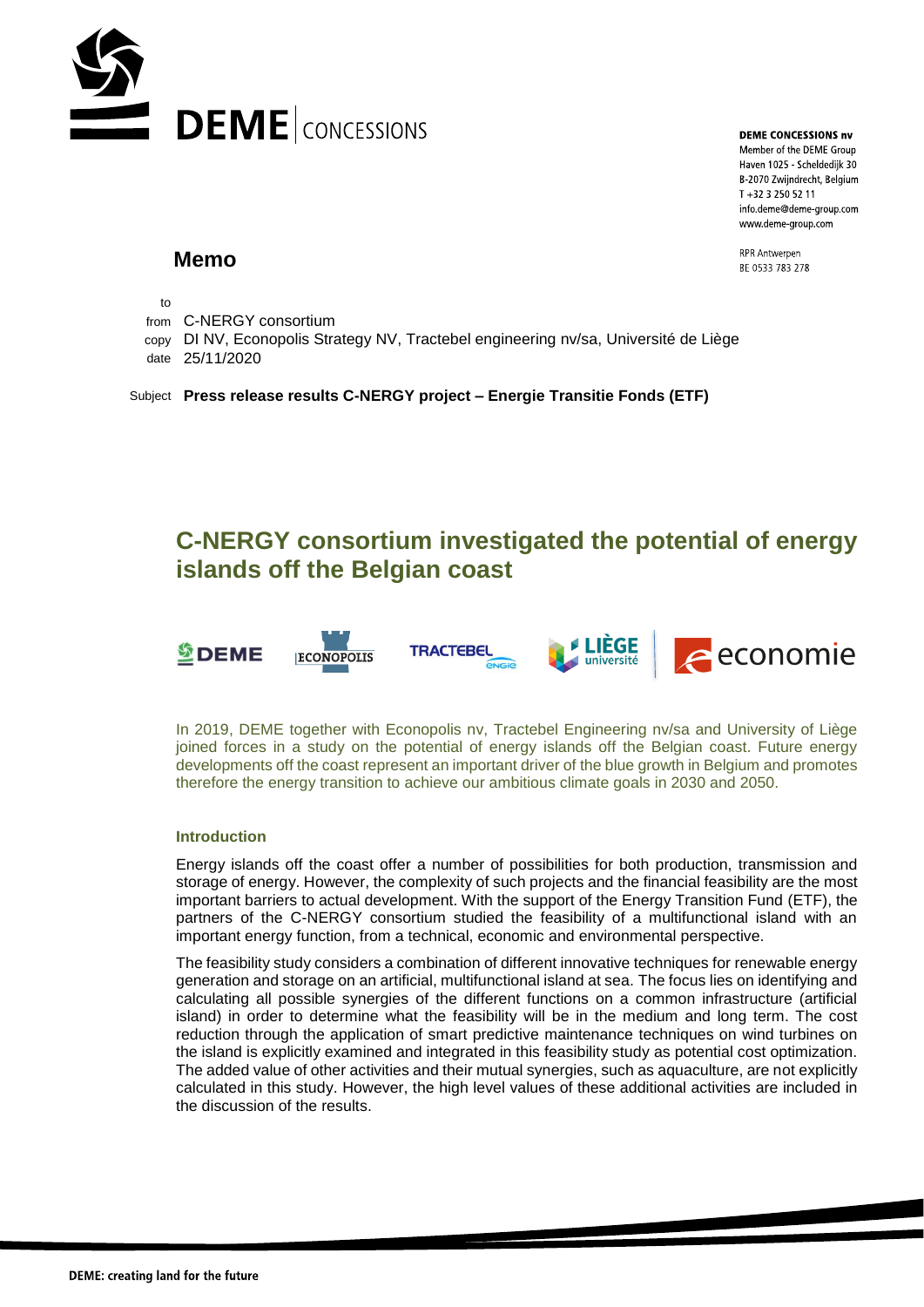#### **Economic potential of energy islands**

The economic potential of a combination of wind turbines, a fixed and floating solar farm and a pumped hydro storage facility on an artificial island were studied. Econopolis and DEME have developed a multi-cash flow model, which allows to input the spatial attributes of a certain island configuration and get the economic potential of these configurations as output (in terms of NPV, revenues, payback period, etc.).

On an island, however, other functions can offer added value as well, such as aquaculture, ecotourism, energy transmission, 5G telecommunication, etc. This can lead to a more diversified business model and a potentially higher return on investment. In this study, multifunctional configurations with both energy functions and aquaculture functions were calculated.

Net Present Value is the main measure to evaluate whether the general island case is financially attractive or not. The discount rate is determined based on the costs of equity and the costs of debt of similar projects. On a function-level, LCOEs and ROIs are used to measure the economic feasibility of each function. These measures are compared to these of similar projects, preferably in Belgium. Furthermore, it should be noted that the wind and solar activities include green energy certificate subsidies in the base case. The capacity remuneration mechanism is not included in the base case for pumped hydro storage.

The results show that exploiting energy storage in the form of pumped hydro storage on a multifunctional island can be a financially attractive activity. The main sources of income are coming from delivering ancillary services to the Transmission System Operator TSO (R2 reserves) and the execution of arbitrage activities on the day-ahead and intraday markets. A third source of income consists of supplying black start services to the TSO. There are, however, a number of important uncertainties in the business model of energy storage, such as the future volatility of electricity prices, future imbalance prices, etc.

Furthermore, the study indicates that it is financially feasible to exploit energy production in the form of wind and solar energy on a multifunctional island. The analysis shows that the levelized cost of energy (LCOE) is the lowest for wind energy. Wind turbines on an island have a number of advantages: lower installation and maintenance costs compared to offshore wind turbines and higher revenues compared to onshore wind turbines (due to a higher capacity factor at sea). However, part of the dredging costs must be allocated to the business model of the wind turbines. This study shows that this trade-off is economically sound.

Furthermore, a business case was created for fixed solar panels on the island and floating solar panels at the surface of the inner basin. Both functions are financially feasible and have similar LCOEs in a multifunctional program. Floating solar panels have a higher energy efficiency due to the cooling effect of the water but are slightly more expensive in terms of maintenance and system costs.

However, the energy functions are only economically feasible in a multifunctional island setting. This means that additional sources of income from other activities are necessary to create a profitable business case. Activities that could be potentially interesting on an artificial island off the Belgian coast are aquaculture, desalination, port activities, 5G telecommunication, etc. In this study, only aquaculture was considered as an additional activity. The overall results of the financial impact assessment shows that a multifunctional island, which is an energy island with other types of functions integrated as well, has a positive net present value, which means that this island can generate added value for investors.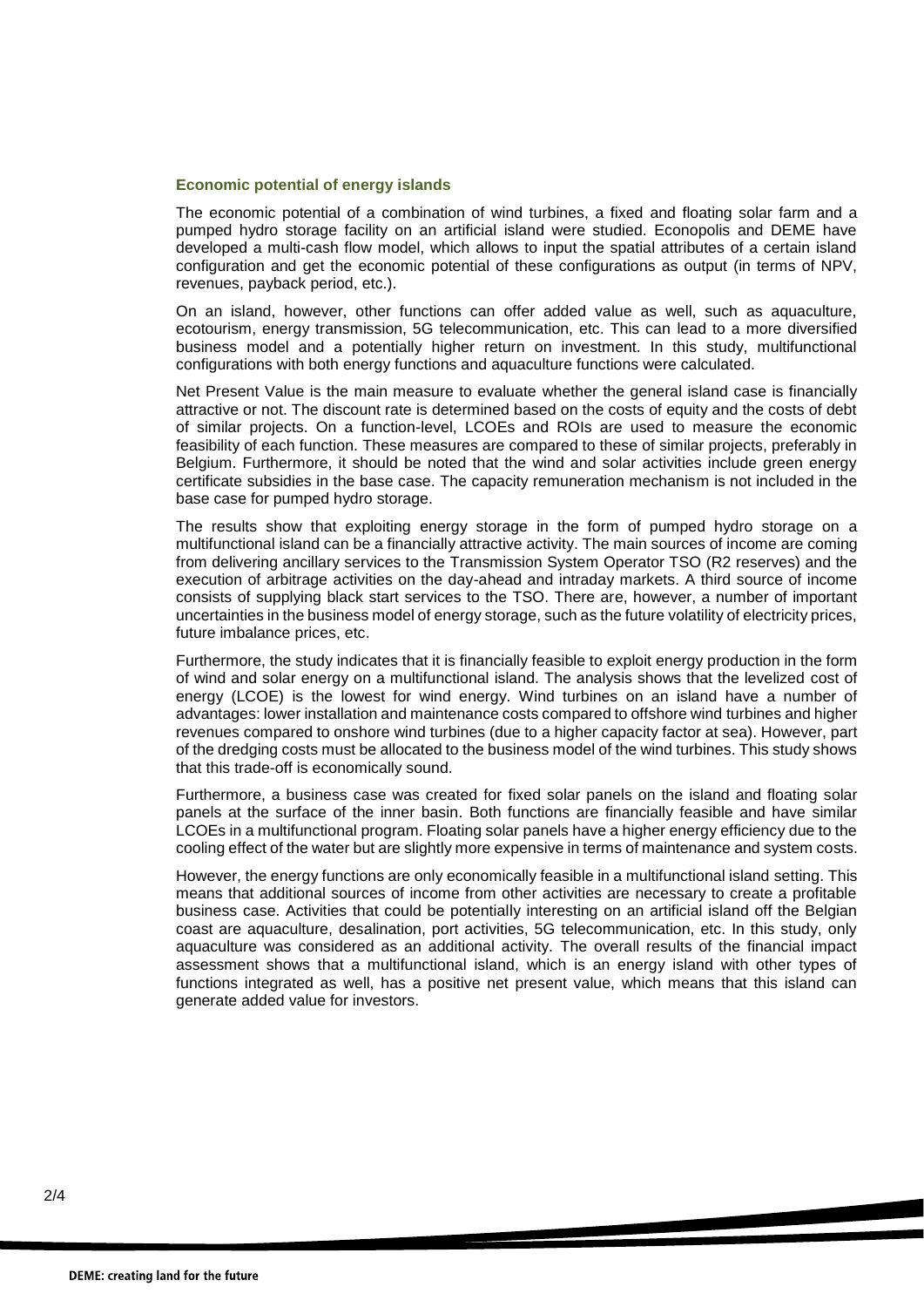#### **Environmental impact of energy islands**

Within the environmental work package, four distinct and specific research questions were addressed, which provided important information for the further design and financial analysis of the project.

For the first question regarding the project's social acceptance criteria, including the aspects of visual disturbance, a roadmap was elaborated for the future phases of consultations, when an island project would be further developed. This task was largely based on a critical analysis of international literature and a fine selection of other research papers.

Secondly, the legal-administrative bottlenecks were carefully mapped, allowing to speed up and facilitate subsequent permitting processes. Particular attention was paid to the status of the special protection areas in the Belgian part of the North Sea and their possible restrictive impact on marine project developments like C-NERGY.

The impact of C-NERGY on the existing and expected ecosystem services was determined on a qualitative basis under the third question. For some of the aspects it was possible to produce the necessary figures to optimize the financial analysis within the scope of this study. The detailed analysis of the ecosystem services underlined the overall positive impact of the scheduled project on resilient coastal protection and the production and buffering of renewable energy. In addition, elements that can further increase the environmental benefits emerged from the conducted environmental research. More specifically, it is referred to the qualitative and quantitative evaluation of other ecosystem services during and after the period of exploitation, which may not only contribute to the conservation or the improvement of the natural environment and biodiversity, but also may create a positive impact on food production and food safety (aquacultures, sustainable fisheries, etc.).

Eventually, an analysis and evaluation were prepared for the island's possible decommissioning scenarios after completion of the operational phase. By means of a critical analysis of different decommissioning options and measures, and their respective role in environmental protection and in climate change mitigation and adaptation, the elements from this fourth research part can be linked rapidly to the financial data, and further elaborated and finetuned in subsequent scenario analyses.

## **The potential of predictive maintenance of wind turbines on the island**

The ULiège contribution has demonstrated the possibility to increase the service life of the C-NERGY wind turbine support structures. Through predictive inspection and maintenance, a lifetime extension of the whole wind turbine structure is feasible (by 1-3 years for load monitoring, but it can reach 5- 10 years with structural health monitoring), and consequently a significant reduction of the LCOE of offshore wind energy may also be expected.

The question was: *"How to make the best use of the database of load monitoring (e.g. wind speed measurement), structural response monitoring (e.g. strain measurement), and crack maintenance data for taking decision on the lifetime extension".*

The answer is: "The data monitoring (wind and strain measurement) reflects the structural behaviour while the crack inspection data reflects the structural health. The study has shown how these two types of information can be combined to update the failure probability of the structure and subsequently to assess the remaining fatigue life. The report demonstrates that using the monitoring data, fatigue failures can be foreseen, and actions can be taken on time. In combination with crack maintenance data (crack inspection is performed, and any detected crack are repaired), a specific extended life for each scenario of wind severity can be derived".